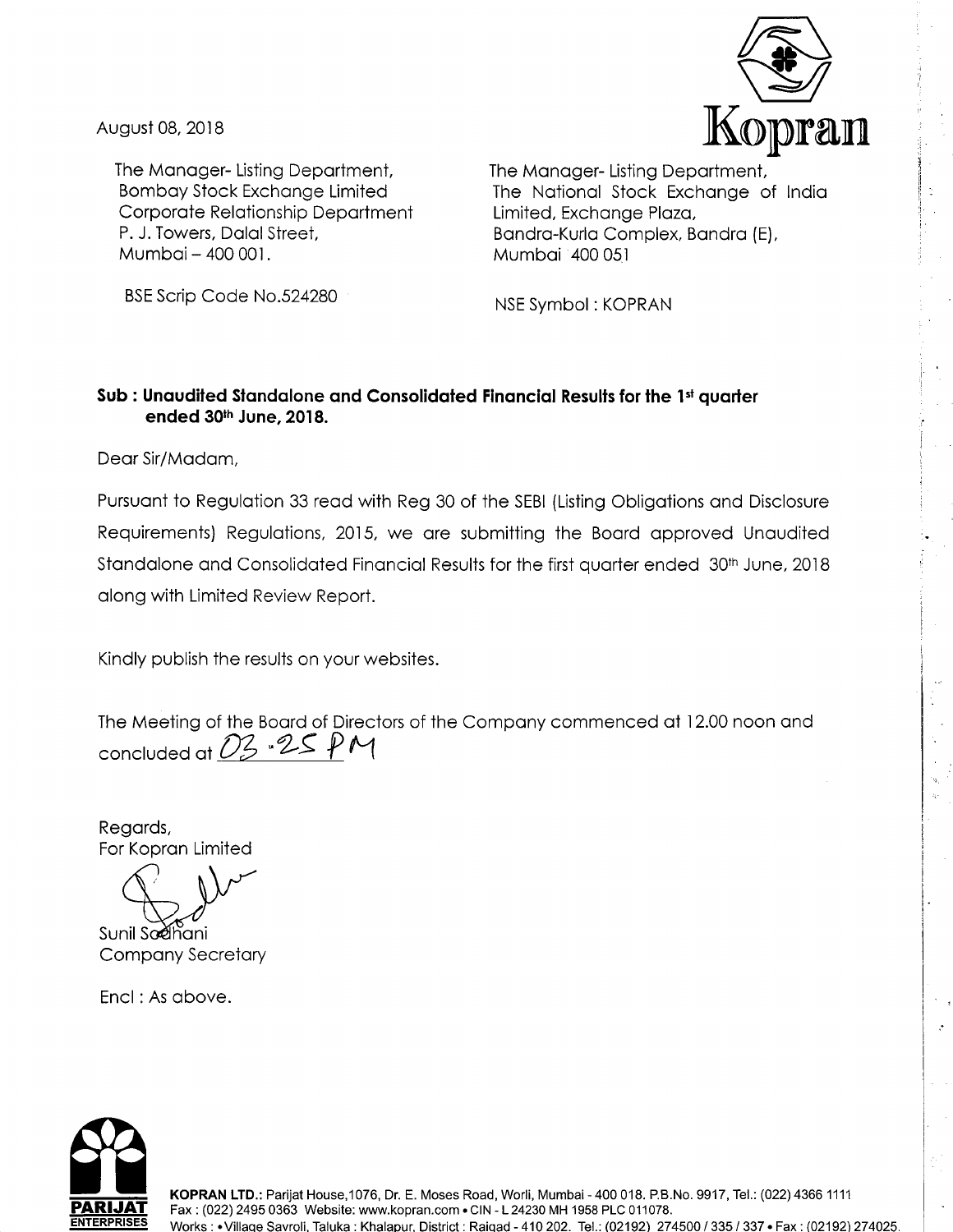|                                                                                                                          |                                                           | <b>KOPRAN LIMITED</b> |                  |                     |                                                           |                |                  |                   |
|--------------------------------------------------------------------------------------------------------------------------|-----------------------------------------------------------|-----------------------|------------------|---------------------|-----------------------------------------------------------|----------------|------------------|-------------------|
| STATEMENT OF CONSOLIDATED AND STANDALONE AUDITED FINANCIAL RESULTS FOR QUARTER ENDED 30th JUNE, 2018                     |                                                           |                       |                  |                     |                                                           |                |                  |                   |
|                                                                                                                          |                                                           |                       |                  |                     |                                                           |                |                  | (Rs. In Lakhs)    |
|                                                                                                                          |                                                           | <b>Consolidated</b>   |                  | <b>Consolidated</b> | <b>Standalone</b>                                         |                |                  | <b>Standalone</b> |
|                                                                                                                          | For the Quarter ended<br>30/06/2018 31/03/2018 30/06/2017 |                       |                  | For the Year        | For the Quarter ended<br>30/06/2018 31/03/2018 30/06/2017 |                |                  | For the Year      |
| <b>Particulars</b>                                                                                                       |                                                           |                       |                  | ended               |                                                           |                |                  | ended             |
|                                                                                                                          |                                                           |                       |                  | 31/03/2018          |                                                           |                |                  | 31/03/2018        |
|                                                                                                                          | <b>Unaudited</b>                                          | <b>Audited</b>        | <b>Unaudited</b> | <b>Audited</b>      | <b>Unaudited</b>                                          | <b>Audited</b> | <b>Unaudited</b> | <b>Audited</b>    |
| (1) Revenue from Operations                                                                                              | 6,054.83                                                  | 9,626.79              | 5,129.00         | 31,470.79           | 2,768.06                                                  | 3,923.55       | 2,374.00         | 15,370.55         |
| (2) Other Income                                                                                                         | 147.92                                                    | 37.98                 | 12.00            | 88.17               | 99.19                                                     | 101.40         | 2.00             | 123.92            |
| (3) Foregin exchange Gain                                                                                                |                                                           | 95.65                 | 209.00           | 871.46              | $\ddot{\phantom{1}}$                                      | 28.56          | 188.00           | 662.04            |
| $(4)$ Total Income $(1+2+3)$                                                                                             | 6,202.75                                                  | 9,760.42              | 5,350.00         | 32,430.42           | 2,867.25                                                  | 4,053.51       | 2,564.00         | 16,156.51         |
| (5) Expenses                                                                                                             |                                                           |                       |                  |                     |                                                           |                |                  |                   |
| (a) Cost of materials consumed                                                                                           | 4,276.52                                                  | 5,584.95              | 3,517.00         | 17,615.95           | 1,474.00                                                  | 2,230.89       | 1,451.00         | 8,004.89          |
| (b) Purchase of stock-in-trade                                                                                           | 285.05                                                    | 254.76                | 452.00           | 1,688.76            | 298.23                                                    | 176.00         | 418.00           | 1,525.00          |
| (c) Changes in Inventories of finished goods, stock-in-trade and<br>work-in-progress                                     | (1,300.94)                                                | 3.19                  | (1,332.00)       | (498.81)            | (219.47)                                                  | (160.64)       | (702.00)         | (405.64)          |
| (d) Employee benefits expense                                                                                            | 873.91                                                    | 864.73                | 710.00           | 3,223.73            | 467.66                                                    | 485.87         | 402.00           | 1,833.87          |
| (e) Finance costs                                                                                                        | 160.56                                                    | 239.51                | 259.00           | 859.51              | 94.56                                                     | 206.36         | 166.00           | 663.36            |
| (f) Depreciation and amortisation expense                                                                                | 215.36                                                    | 212.29                | 210.00           | 851.29              | 78.12                                                     | 79.18          | 83.00            | 322.18            |
| (g) Other expenses                                                                                                       | 1,332.22                                                  | 1,848.46              | 1,430.00         | 6,401.46            | 623.63                                                    | 966.76         | 716.00           | 3,516.76          |
| (h) Foregin exchange Loss                                                                                                | 216.95                                                    |                       |                  |                     | 148.98                                                    |                |                  |                   |
| <b>Total Expenses (5)</b>                                                                                                | 6,059.63                                                  | 9,007.89              | 5,246.00         | 30,141.89           | 2,965.71                                                  | 3,984.42       | 2,534.00         | 15,460.42         |
| (6) Profit before exceptional items and tax (4-5)                                                                        | 143.12                                                    | 752.53                | 104.00           | 2,288.53            | (98.46)                                                   | 69.09          | 30.00            | 696.09            |
| (7) Exceptional items (Net)                                                                                              |                                                           |                       |                  |                     |                                                           |                |                  |                   |
| (8) Profit before tax (6-7)                                                                                              | 143.12                                                    | 752.53                | 104.00           | 2,288.53            | (98.46)                                                   | 69.09          | 30.00            | 696.09            |
| (9) Tax expense                                                                                                          |                                                           |                       |                  |                     |                                                           |                |                  |                   |
| (c) Current Tax                                                                                                          |                                                           | 114.70                | $\blacksquare$   | 114.70              |                                                           | 114.70         |                  | 114.70            |
| (b) Deferred Tax                                                                                                         | 24.83                                                     | 125.20                | $\blacksquare$   | 125.20              | (28.32)                                                   | 110.71         | $\overline{a}$   | 110.71            |
| (c) Taxation adjustment of earlier years                                                                                 |                                                           |                       |                  |                     |                                                           |                |                  |                   |
| $(10)$ Profit / (Loss) for the period $(8 - 9)$                                                                          | 118.29                                                    | 512.63                | 104.00           | 2,048.63            | (70.14)                                                   | (156.32)       | 30.00            | 470.68            |
| (11) Other Comprehensive Income                                                                                          |                                                           |                       |                  |                     |                                                           |                |                  |                   |
| Items that will not be reclassified to profit and loss                                                                   |                                                           |                       |                  |                     |                                                           |                |                  |                   |
| (a) - Remeasurements of defined benefit plans                                                                            | (3.87)                                                    | 14.41                 | (1.00)           | 11.41               | (3.87)                                                    | 18.49          | (1.00)           | 15.49             |
| Income tax effect on Remeasurement of defined employee<br>benefit plans                                                  | 1.08                                                      | (5.41)                |                  | (5.41)              | 1.08                                                      | (5.41)         |                  | (5.41)            |
| (b) - Net changes in Fair value of investments in equity shares<br>carried at fair value through OCI                     | (1.27)                                                    | (0.97)                |                  | 0.03                | (0.25)                                                    | (0.97)         |                  | 0.03              |
| Total Other Comprehensive Income for the period (11)                                                                     | (4.06)                                                    | 8.03                  | (1.00)           | 6.03                | (3.04)                                                    | 12.11          | (1.00)           | 10.11             |
| (12) Total Comprehensive Income for the period (10+11)                                                                   | 114.23                                                    | 520.66                | 103.00           | 2,054.66            | (73.18)                                                   | (144.21)       | 29.00            | 480.79            |
| (13) Paid-up Equity Share Capital (Face value Rs. 10/- each)<br>(14) Earnings Per Share (EPS) (Face value Rs. 10/- each) | 4,325.00                                                  | 4,325.00              | 4,325.00         | 4,325.00            | 4,325.00                                                  | 4,325.00       | 4,325.00         | 4,325.00          |
| (MUMBAI)-<br>(a) Basic                                                                                                   | 0.26                                                      | 1.20                  | 0.24             | 4.75                | (0.17)                                                    | (0.33)         | 0.07             | 1.11              |
| (b) Diluted<br>$\gamma_{L}$                                                                                              | 0.26                                                      | 1.20                  | 0.24             | 4.75                | (0.17)                                                    | (0.33)         | 0.07             | 1.11              |

a sa mga banda ng mga banda ng mga banda ng mga banda ng mga banda ng mga banda ng mga banda ng mga banda ng m<br>Mga banda ng mga banda ng mga banda ng mga banda ng mga banda ng mga banda ng mga banda ng mga banda ng mga ba

 $\label{eq:2.1} \frac{d^2\mathbf{r}}{d\mathbf{r}} = \frac{1}{2}\left[ \frac{1}{2}\left( \frac{\mathbf{r}}{d\mathbf{r}} + \frac{\mathbf{r}}{d\mathbf{r}} \right) + \frac{1}{2}\left( \frac{\mathbf{r}}{d\mathbf{r}} + \frac{\mathbf{r}}{d\mathbf{r}} \right) + \frac{1}{2}\left( \frac{\mathbf{r}}{d\mathbf{r}} + \frac{\mathbf{r}}{d\mathbf{r}} \right) + \frac{1}{2}\left( \frac{\mathbf{r}}{d\mathbf{r}} + \frac{\mathbf{r}}{d\mathbf{r}} \$ 

 $\mathbf{w} = \mathbf{w} \times \mathbf{w}$  , where  $\mathbf{w} = \mathbf{w} \times \mathbf{w}$ 

 $\frac{R_{L+1}}{R_{L+1}}$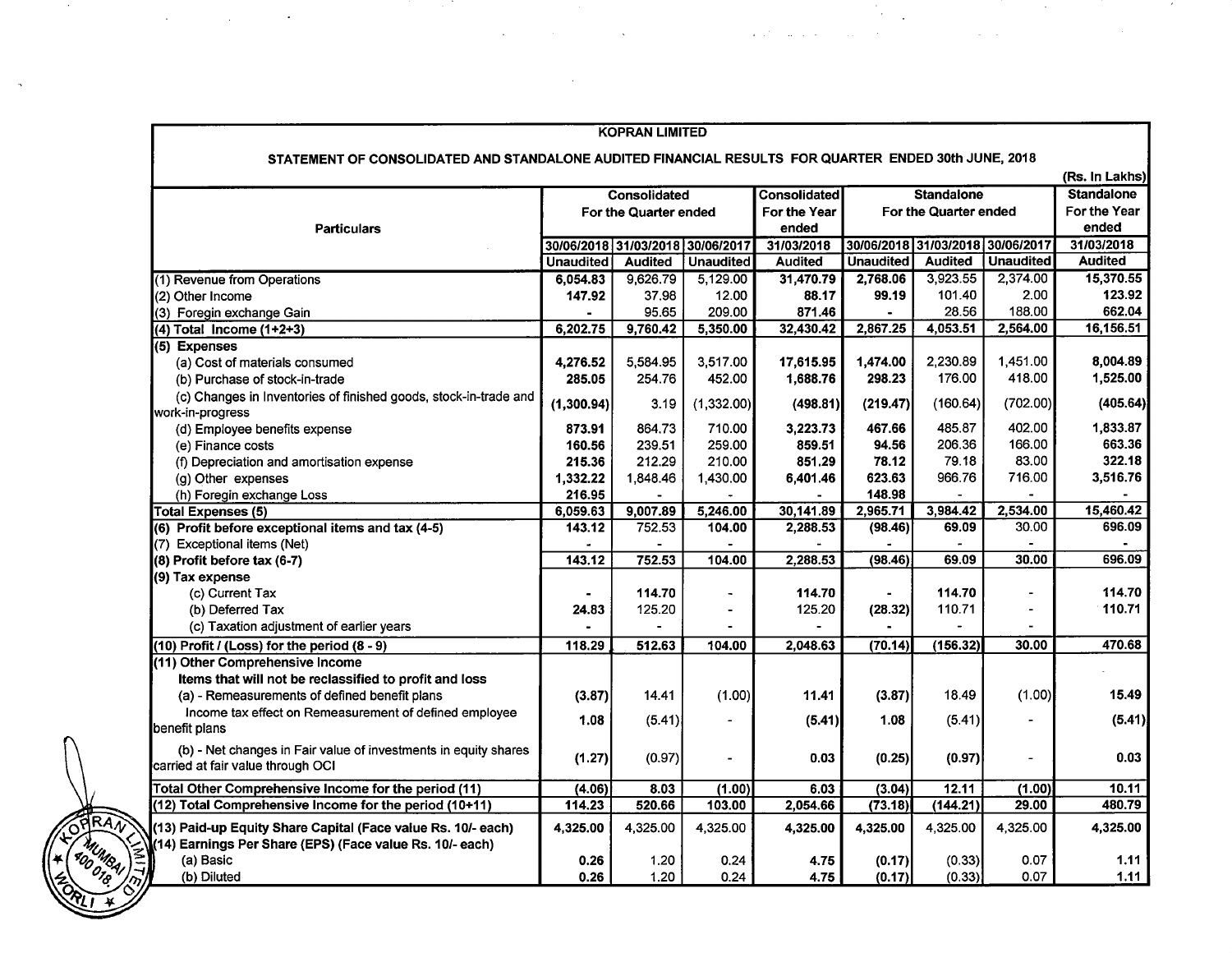#### Notes:-

1) The Statement of standalone and consolidated financial results have been prepared in accordance with Indian Accounting Standards (Ind AS) prescribed under Section 133 of the Companies Act 2013, read with Rule 3 of the Companies (Indian Accounting Standards) Rules, 2015, Companies (Indian Accounting standards) (Amendment) Rules, 2016 and other accounting principles generally accepted in India. There is no minority interest.

**Carl County** 

**Contractor** 

2) The above standalone and consolidated financial results have been reviewed by the Audit Committee and approved by the Board of Directors at its meeting held on 8th August, 2018 and have been subjected to limited review by the Statutory Auditors of the Company.

3) Figures for the quarter ended March 31, 2018 represents the balancing figures between the audited figures for the full financial year and the published year to date reviewed figures upto third quarter of the financial year ended March 31, 2018.

4) According to the requiremenls of Ind AS and SEBI (Listing Obligations and Disclosure Requirements) Regulations, 2015, revenue for the corresponding previous quarter ended 30 June 2017 were and are reported inclusive of Excise Duty. The Goverment of India has Implemented Goods and service tax (GST) from 01 July 2017 replacing excise duty, Service Tax and various other indirect taxes. As per Ind AS 18, the revenue for the quarter ended 30 June 2018 and 31 March 2018, is reported net of GST. Had the previously reported revenue shown net of excise duty, comparative revenue of the Company would have been as follows:

| <b>Particulars</b>                  | Consolidated<br>Quarter ended |                                   |               | l Consolidated I | <b>Standalone</b><br>Quarter ended |                                   |                  | <b>Standalone</b> |
|-------------------------------------|-------------------------------|-----------------------------------|---------------|------------------|------------------------------------|-----------------------------------|------------------|-------------------|
|                                     |                               |                                   |               | Year ended       |                                    |                                   |                  | Year ended        |
|                                     |                               | 30-Jun-18   31-Mar-18   30-Jun-17 |               | 31-Mar-18        |                                    | 30-Jun-18   31-Mar-18   30-Jun-17 |                  | 31-Mar-18         |
|                                     | Unaudited                     | <b>Audited</b>                    | l Unaudited I | <b>Audited</b>   | <b>Unaudited</b>                   | <b>Audited</b>                    | <b>Unaudited</b> | Audited           |
| Revenue from Operations             | 6.054.83                      | 9.626.79                          | 5.129.00      | 31.470.79        | 2.768.06                           | 3.923.55                          | 2.374.00         | 15.370.55         |
| Less: Excise Duty                   |                               |                                   | (139.00) I    | (138.81)         |                                    |                                   | (1.00) l         | (0.78)            |
| <b>INet Revenue from Opeartions</b> | 6.054.83                      | 9.626.79                          | 4.990.00      | 31.331.98        | 2.768.06                           | 3.923.55                          | 2,373.00         | 15,369.77         |

5) The Company is engaged primarily in the Pharmaceuticals business and there are no separate reportable segments as per Ind AS 108 on" Operating Segment Reporting".

6) Figures for the previous period have been regrouped or reclassified, wherever necessary to make them comparable with the figures of the current period.

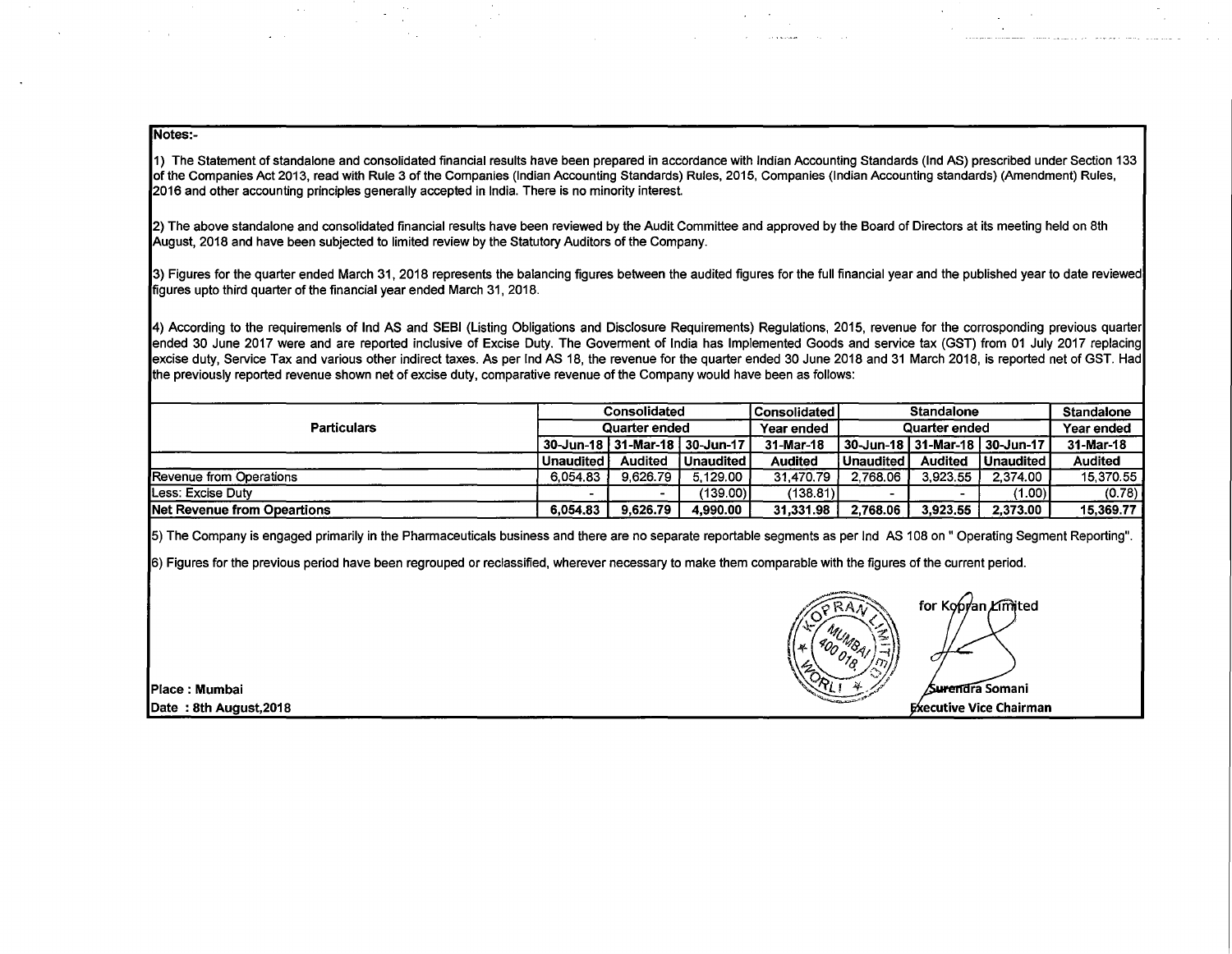## . . **KHANDELWAL JAIN & CO. CHARTERED ACCOUNTANTS**

6-B&C, Pil Court, 6th Floor, 111, M. Karve Road, Churchgate, Mumbai - 400 020. Tel.: (+91-22) 4311 5000 Fax: 4311 5050

12-B, Baldota Bhavan, 5th Floor, 117, M. Karve Road, Churchgate, Mumbai - 400 020. Tel.: (+91-22) 4311 6000 Fax: 4311 6060

Independent Auditor's Report on Quarterly Unaudited Consolidated Financial Results of Kopran Limited Pursuant to the Regulation 33 of the Securities and Exchange Board of India (Listing Obligations and Disclosure Requirements) Regulations, 2015

## To the Board of Directors of Kopran Limited

1. We have reviewed the accompanying Statement of Unaudited Consolidated Financial Results of Kopran Limited, ("the Parent") and its subsidiaries (the parent and its subsidiaries together referred to as "the Group") for the quarter ended June 30, 2018 ("the Statement"), being submitted by the Parent pursuant to the requirement of Regulation 33 of the SEBI (Listing Obligations and Disclosure Requirements) Regulations, 2015, read with SEBI Circular No. CIR/CFD/FAC/62/2016 dated July 05, 2016.

The Statement, which is the responsibility of the Parent's Management and approved by the Board of Directors, has been prepared in accordance with the recognition and measurement principles laid down in the Indian Accounting Standard ("Ind AS") 34 "Interim Financial Reporting", prescribed under Section 133 of the Companies Act, 2013 read with relevant rules issued thereunder and other accounting principles generally accepted in India. Our responsibility is to issue a report on the Statement based on our review.

2. We conducted our review of the Statement in accordance with the Standard on Review Engagements (SRE) 2410 'Review of Interim Financial Information Performed by the Independent Auditor of the Entity' specified under section 143(10) of the Companies Act, 2013. This Standard requires that we plan and perform the review to obtain moderate assurance as to whether the Statement is free of material misstatement. A review is limited primarily to inquiries of Company personnel and analytical procedures applied to financial data and thus provides less assurance than an audit. We have not performed an audit and, accordingly, we do not express an audit opinion.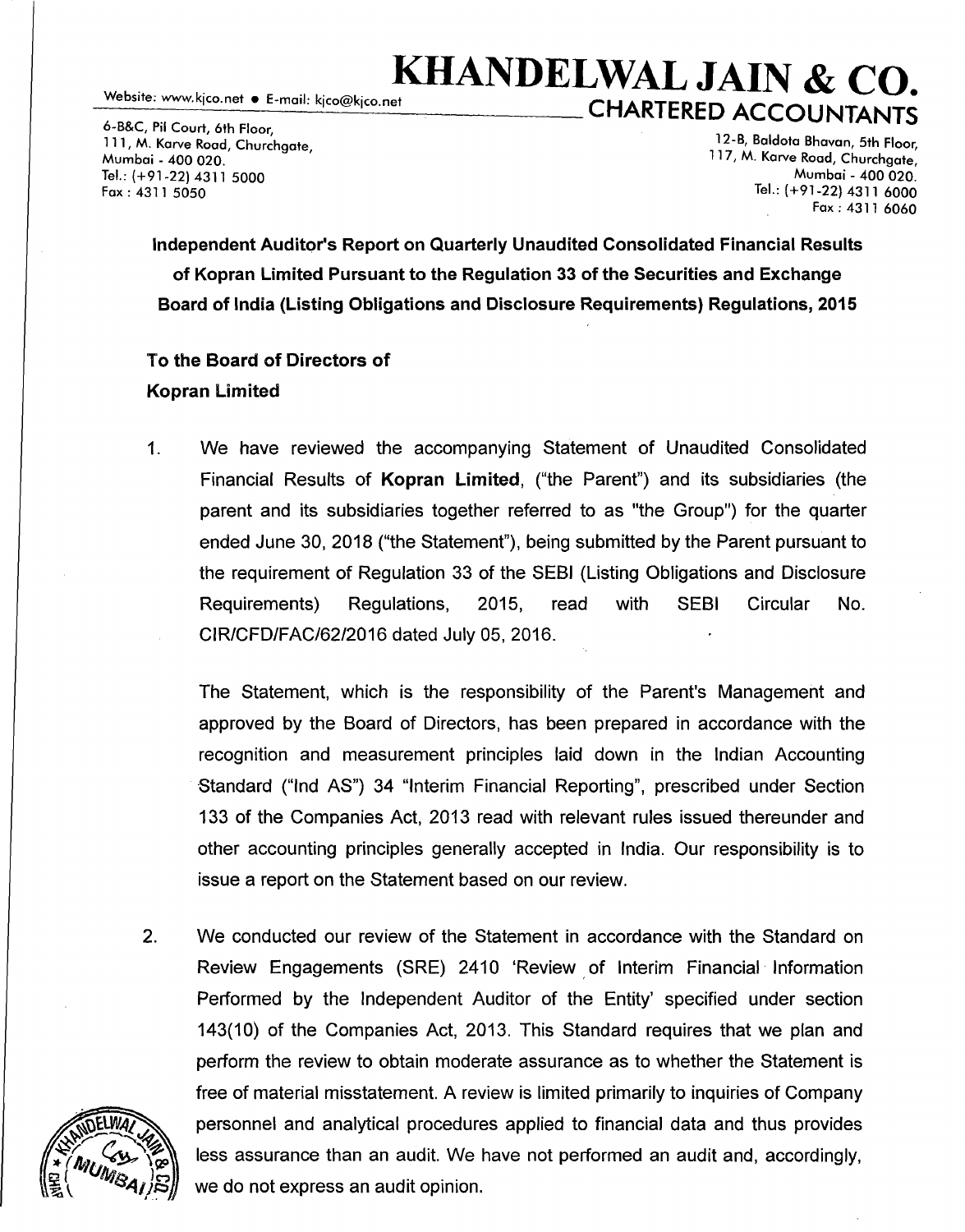CHARTERED ACCOUNTANTS

- 2 -

- 3. The Statement includes the results of the following subsidiaries:
	- Kopran Research Laboratories Limited
	- Kopran Lifesciences Limited
	- Kopran (H. K) Limited
- 4. (a) We did not review the interim financial results relating to two subsidiaries whose interim financial results, before consolidation adjustments, reflect total revenues of Rs. 3,570.67 lakhs, profit after tax of Rs. 114.15 lakhs and total comprehensive loss of Rs. 113.14 lakhs for the quarter June 30, 2018, as included in the accompanying Unaudited Consolidated Financial Results, whose financial information has been reviewed by the other auditors and whose reports have been furnished to us. Our conclusion on the unaudited quarterly financial results, in so far as it relates to such subsidiaries are based solely on the reports of the other auditors.
	- (b) We did not review the interim financial results relating to one foreign subsidiary, whose interim financial results reflect total revenues of Rs. 43.14 lakhs, profit after tax of Rs. 0.28 lakhs and total comprehensive income of Rs. 0.28 lakhs, for the quarter June 30, 2018 as included in the accompanying Unaudited Consolidated Financial Results, whose financial information have not been reviewed by their auditors and have been certified by the Management. According to the information and explanations given to us by the Management, these interim financial results are not material to the Group.
	- (c) We draw your attention to the fact that the figures for the quarter ended March 31, 2018 as reported in the Statement are the balancing figures between audited figures in respect of the full previous financial year and the published year-to-date figures up to the end of the third quarter of the previous financial year. The figures up to the end of the third quarter of the respective financial year had only been reviewed and not subjected to an audit.



Our report is not modified in respect of these matters.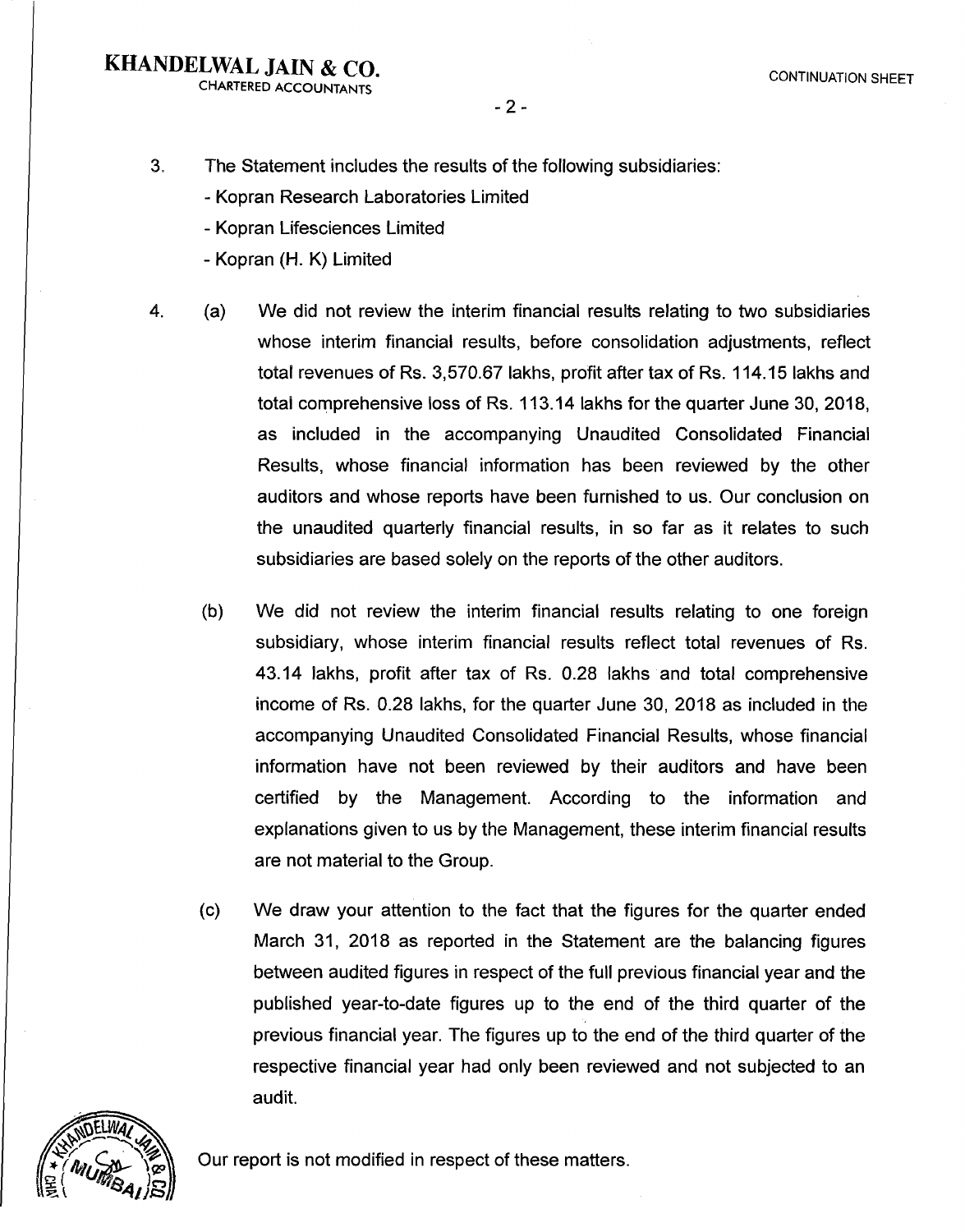- 3 -

5. Based on our review conducted as above, nothing has come to our attention that causes us to believe that the accompanying Statement of Unaudited Consolidated Financial Results, prepared in accordance with the aforesaid Indian Accounting Standards (Ind AS) prescribed under section 133 of the Companies Act, 2013 read with relevant rules issued thereunder and other recognized accounting practices and policies generally accepted in India, has not disclosed the information required to be disclosed in terms of Regulation 33 of the SEBI (Listing Obligations and Disclosure Requirements) Regulations, 2015, read with SEBI Circular No. CIR/CFD/FAC/62/2016 dated July 5, 2016, including the manner in which it is to be disclosed, or that it contains any material misstatement.

For KHANDELWAL JAIN & CO. Chartered Accountants, Firm Registration No.: 105049W

MUMR

 $\mathcal{L}$   $\mathcal{L}$   $\mathcal{L}$   $\mathcal{L}$   $\mathcal{L}$   $\mathcal{L}$   $\mathcal{L}$   $\mathcal{L}$   $\mathcal{L}$   $\mathcal{L}$   $\mathcal{L}$   $\mathcal{L}$   $\mathcal{L}$   $\mathcal{L}$   $\mathcal{L}$   $\mathcal{L}$   $\mathcal{L}$   $\mathcal{L}$   $\mathcal{L}$   $\mathcal{L}$   $\mathcal{L}$   $\mathcal{L}$   $\mathcal{L}$   $\mathcal{L}$   $\mathcal{$ 

(S.S. 0 annny PARTNER Membership No.: 33632

Place: Mumbai Date : August 08, 2018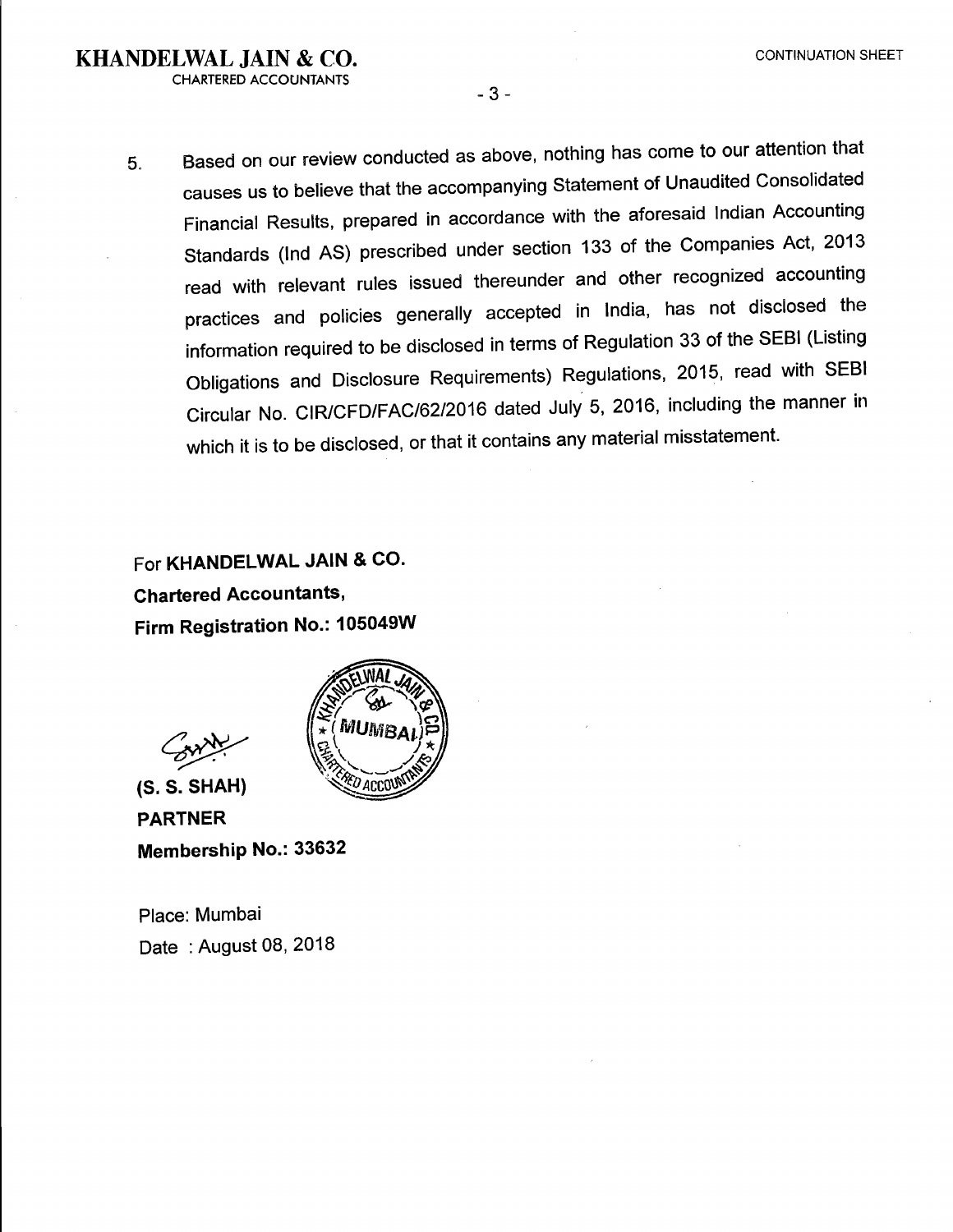# KHANDELWAL JAIN & CO. Website: www.kjco.net • E-mail: kjco@kjco.net CHARTERED ACCOUNTANTS

6-B&C, Pil Court, 6th Floor, 111, M. Karve Road, Churchgate, Mumbai - 400 020. Tel.: (+91-22) 4311 5000  $Fax: 4311 5050$ 

12-B, Baldota Bhavan, 5th Floor, 117, M. Karve Road, Churchgate, Mumbai - 400 020. Tel.: (+91-22) 4311 6000 Fax: 4311 6060

Independent Auditor's Report on Quarterly Unaudited Standalone Financial Results of Kopran Limited Pursuant to the Regulation 33 of the Securities and Exchange Board of India (Listing Obligations and Disclosure Requirements) Regulations, 2015

## To the Board of Directors of Kopran Limited

1. We have reviewed the accompanying Statement of Unaudited Standalone Financial Results of Kopran Limited, ("the Company") for the quarter ended June 30, 2018 ("the Statement"), being submitted by the Company pursuant to the requirement of Regulation 33 of the SEBI (Listing Obligations and Disclosure Requirements) Regulations, 2015, read with SEBI Circular No. CIR/CFD/FAC/62/2016 dated July 05, 2016 ..

The Statement, which is the responsibility of the Company's Management and approved by the Board of Directors, has been prepared in accordance with the recognition and measurement principles laid down in the Indian Accounting Standard ("Ind AS") 34 "Interim Financial Reporting", prescribed under section 133 of the Companies Act, 2013 read with relevant,rules issued thereunder and other accounting principles generally accepted in India. Our responsibility is to issue a report on the Statement based on our review.

2. We conducted our review of the Statement in accordance with the Standard on Review Engagements (SRE) 2410 'Review of Interim Financial Information Performed by the Independent Auditor of the Entity', specified under section 143(10) of the Companies Act, 2013. This Standard requires that we plan and perform the review to obtain moderate assurance as to whether the Statement is free of material misstatement. A review is limited primarily to inquiries of Company personnel and analytical procedures applied to financial data and thus provides less assurance than an audit. We have not performed an audit and, accordingly, we do not express an audit opinion.